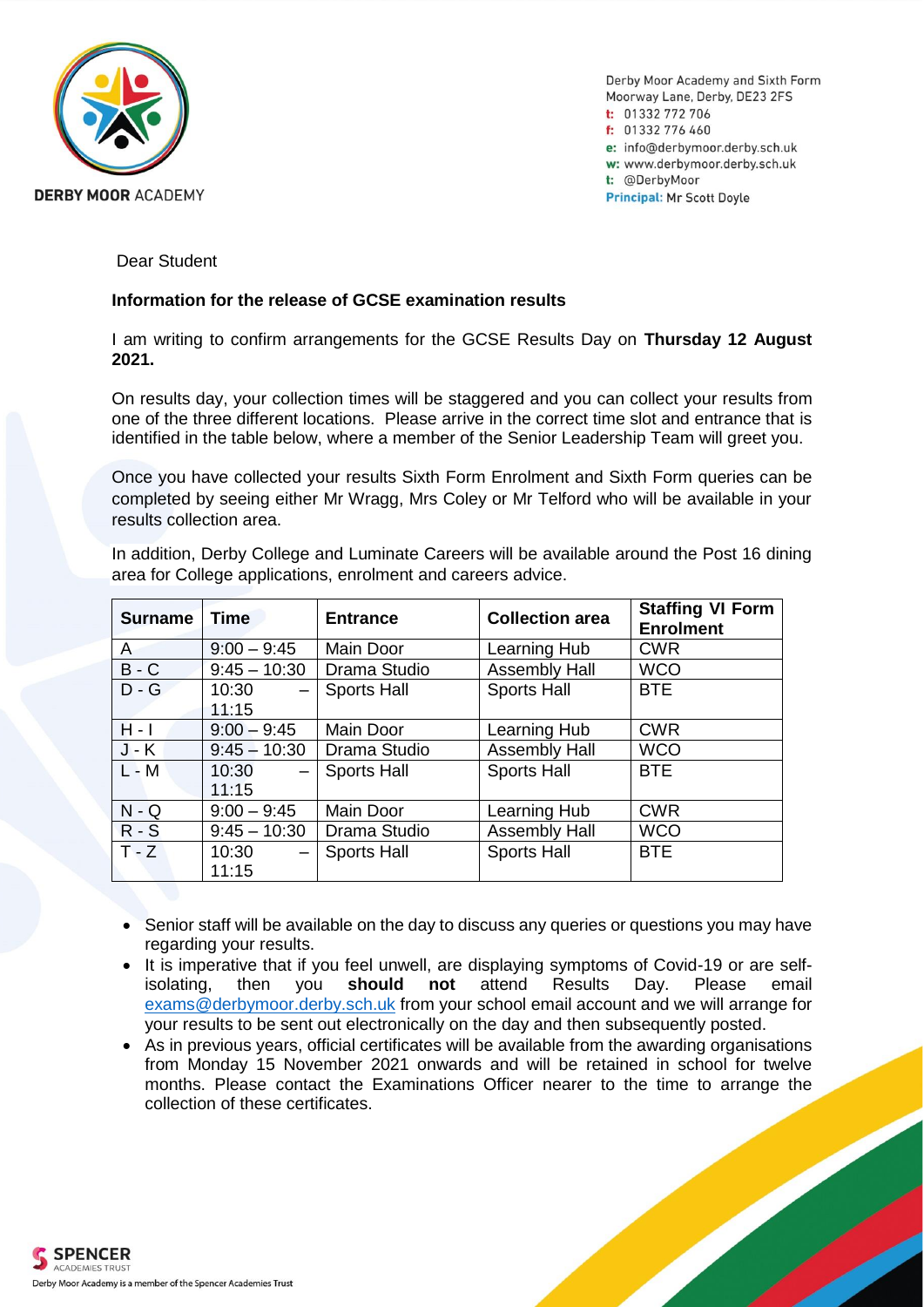# **Concerns About Your Results**

We would like to again reassure you that we have followed guidance set out by JCQ and Ofqual in determining your final GCSE grades. The evidence that your teachers have used has been based on the content that has been taught, taking into consideration agreed access arrangements and any mitigating circumstances. However, if when you receive your results, you think that a grade is wrong, your first step should be to speak to a member of the Senior Leadership Team. If you need to speak to someone after you have collected your results and left the school, please contact Main Reception who will outline the options to you.

# **Centre Reviews, Appeals and Re-sits**

In accordance with JCQ guidelines, there are two stages to the appeals process:

- Stage 1 Centre Review.
- Stage 2 Appeal to the Awarding Organisation.

## **Stage 1 – Centre Review**

If you think you may have been issued with the wrong grade, you can ask us to check if an administrative error has been made. To do this, please contact [appeals@derbymoor.derby.sch.uk](mailto:appeals@derbymoor.derby.sch.uk)

**We will electronically send the paperwork for you to complete but you must sign it and return it to Main Reception in person. Please bring with you a valid form of identification (ID) so that we can process your appeal.**

You need to be aware that there are three possible outcomes when we review your grade.

- The grade might go up.
- The grade might stay the same.
- The grade might go down.

We will send you the outcome of the review. If an administrative or procedural error is found, we will submit a request to the exam board to correct the error and amend the grade, this will be revised in time for the printing of your official certificates. You will not need to do anything else.

## **Stage 2 – Appeal to The Exam Board**

An appeal to the exam board can only be done after a Stage 1, centre review, has been completed. If you still believe that there has been an error, or that the grade you have been awarded is **an unreasonable exercise of academic judgement**, you can ask us to appeal to the exam board on your behalf. To do this, please contact [appeals@derbymoor.derby.sch.uk](mailto:appeals@derbymoor.derby.sch.uk) You will need to complete some additional paperwork before we can submit your appeal, this will be sent to you electronically.

We will submit your appeal to the exam board and they will assess whether the judgement that we have made is reasonable. If they believe that the judgement is unreasonable then you **cannot go back to the original grade** that was initially awarded.

#### Important Dates – Appeal process

- **3 September 2021**  deadline to request a Stage 1 Centre Review
- **17 September 2021** deadline to request a Stage 2 Appeal to Awarding Organisation.